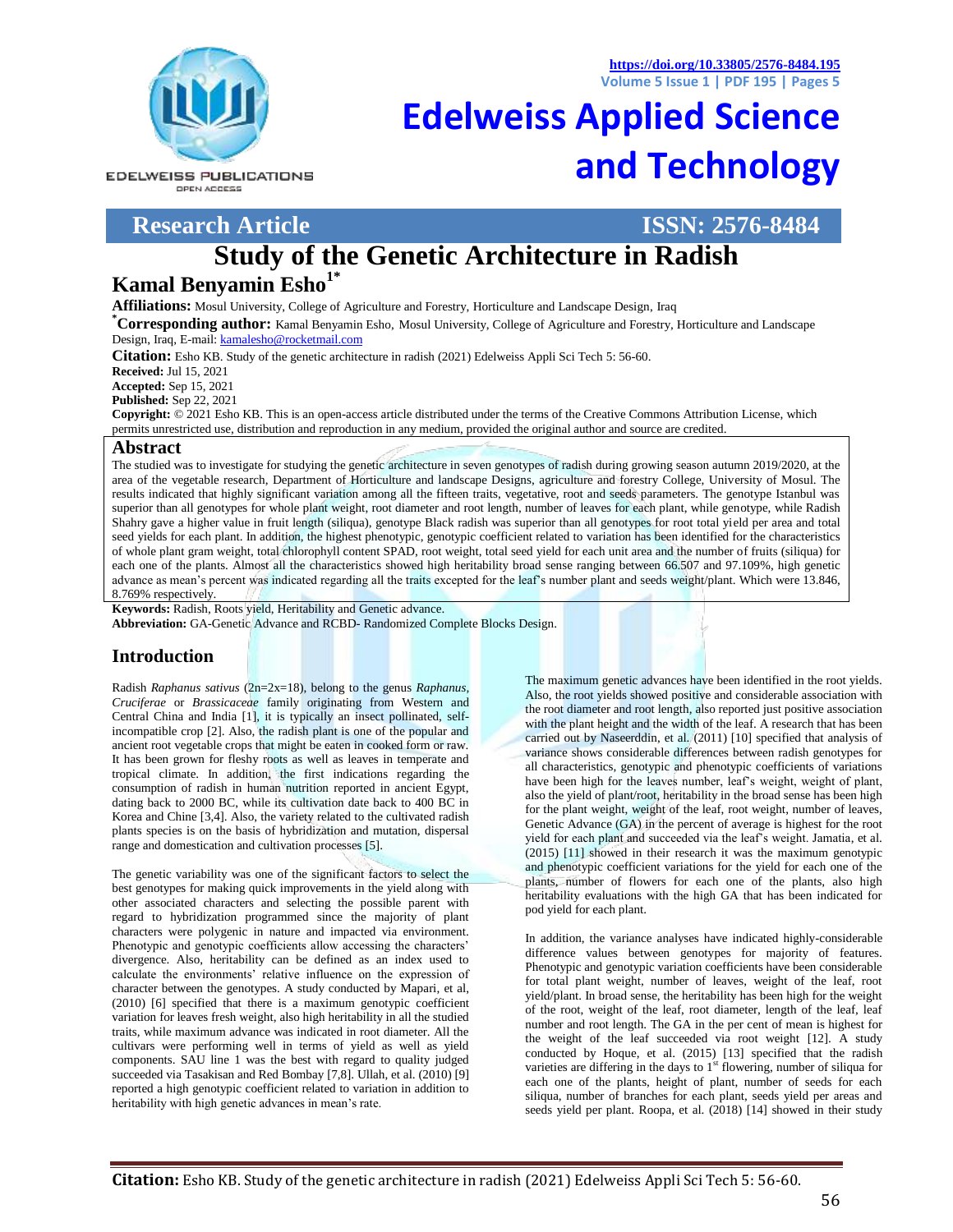the highest genotypic coefficient related to variation and phenotypic coefficient of variation was identified for root to leaf ratio between yield attributing traits.

The substantial variations in total fresh weight of a plant have been indicated, it was highest in variety ArkaNishant, while, lowest in variety PusaDesi. Also, the root diameter values have been minimum, and maximum in variety ArkaNishant. The maximum root yield per plot was produced in variety ArkaNishant [15]. Semba, et al. (2019) [16] reported in their research when they study the performance of six different varieties of radish, the varieties have been Korean cross, Menu Early, Snow white, Long red, Local check and Scarlet red globe, the analysis specified highly significant difference maximum plant height, fresh leaves' weight, leaf length, fresh weight for each one of the plants is highest in Menu Early, whereas for the fresh weight of root, length of roots, dry weight of radish root and total yield of radish root, the variety Korean cross performs excellent compared to other varieties. The goal of this studied was to investigate for studying the genetic architecture in some genotypes of radish under Nenevah conditions, Iraq.

#### **Materials and Method**

The research has been carried out at the area of the vegetable researches, Department of Landscape design, Agriculture and Forestry College, University of Mosul, throughout 2019/2020 growing season, to study the genetic architecture in even genotypes radish under condition of Nenevah government, northern of Iraq **Table 1**.

| N <sub>0</sub> | Name of genotype   | <b>Company or sources</b>                   |
|----------------|--------------------|---------------------------------------------|
|                | <b>Black Local</b> | Department of Agric.Resea.<br>Ninevah, Iraq |
| $\overline{c}$ | Istanbul           | My garden, Syria, Damascus                  |
| 3              | Rojo punta blancea | Batlle, Huerto, Italia                      |
| 4              | Early radish       | Best garden Co., Bakhcha                    |
| 5              | Radish Shahry      | Every green, Erbil garden, Iraq             |
| 6              | Winter radish      | My garden, Syria, Damascus                  |
| 7              | Black radish       | Every green, Erbil garden, Iraq             |

**Table 1:** The names of the genotypes and their origin.

Which were collected from the local markets spread in the governorate of Nineveh (Mosul city). Seeds of genotypes were planted on rows (line) 1.7m long and 90 cm wide and with three lines for each genotype. All agricultural service operations in terms of hoeing, weeding and irrigation were carried out on the experimental units in a uniform manner. The plants were fertilized with nitrogen fertilizer (urea) at level 30kg nitrogen/dunum, with a triple superphosphate fertilizer at level 100kg [17]. With three replicates for each genetic structure by the RCBD (i.e. the randomized complete block design). Data have been recorded on the traits from the mean line for each genotype and for each replicate by 5 plants for the second and third harvest.

The data included: Plant height (cm) was measured by metric tape. number of the leaves in each one of the plants, SPAD's total content of the chlorophyll, weight of the whole plant (roots and leaves) in grams, root weight (grams), length and diameter of the root (cm) were measured in viernes, total yield per unit area (ton/donum), length and diameter of the fruit (siliqua) cm, number of seeds /silique, number of fruits in each one of the plants, seed weight per plant and total seeds weight /donums. The phenotypic and genotypic variation coefficients have been obtained from the approach that has been given by De Vane and Burton (1953) [18]. The heritability (i.e. the broad sense) and genetic advance as mean percentage have been estimated by the use of the formula that has been described by Robinson, et al. (1949) [19] and Johnson, et al. (1955) [20] respectively. The data averages have been analysed according to design that has been used, Randomized Complete Blocks Design (RCBD) and compared to a 5% probability

level [21]. Data were analyzed using an electronic computer using a system SAS, 2007 [22].

#### **Results and Discussion**

**Figure 1** showed the whole plant (leaves and root) in seven genotypes which were under the study during growing autumn season 2019/2020.



Figure 1: The plant of radish genotypes under the study.

#### **Table of variance analysis**

**Table 2** It appears from the table of analysis of variance of the mean square of the studied traits for genotypes of radish that was differed significantly among them in all the studied traits represented by the characteristics of vegetative growth, root characteristics, seed yield characteristics and its components. It also appears in the table that R. square was between 0.685 to 0.981. The neighbourhood ranged between 0.685-0.716 and 0.784 for the characteristics of whole plant height, characteristic of seed weight per plant, and total seed yield per unit area, respectively. Through the results of variance analysis of the studied traits for seven genotypes, were showed significant differences at a probability level of 5%, thus it is possible to continue conducting genetic analyses and studying their genetic behaviour. These results came similar with what was reported by Al-Kummer and Esho (2002) [23] for carrot analysis, Alam, et al. (2010) [7], Nasseerddin, et al. (2011) [10], Mallikarjunarao (2015) [12], Khan, et al. (2016) [24], Dongarwar, et al. (2018) [15] for radish cultivars).

#### **Average values of the studied features**

**Table 3** shows the average values of the studied features of the genotypes of radish, as it can be seen from the table that the genotype (Black local) differed significantly in characteristic of fruit length (pod) reached 5.333cm compared with the rest of the genotypes, while the genotype Rojo punta blancea gave the lowest value in that. The significance limit did not reach between genotypes Istanbul, Rojo punta blancea, and winter radish for this trait. The genotype Istanbul also gave the maximal values in each trait, the weight of the whole plant (roots with leaves), the length of the whole plant, number of leaves for each one of the plants, diameter and length of the root, and the characteristic of the number of fruits in each one of the plants compared to the rest of genetic makeup for these traits as well as the genotype produced. Genotype Rojo punta blancea gave highest values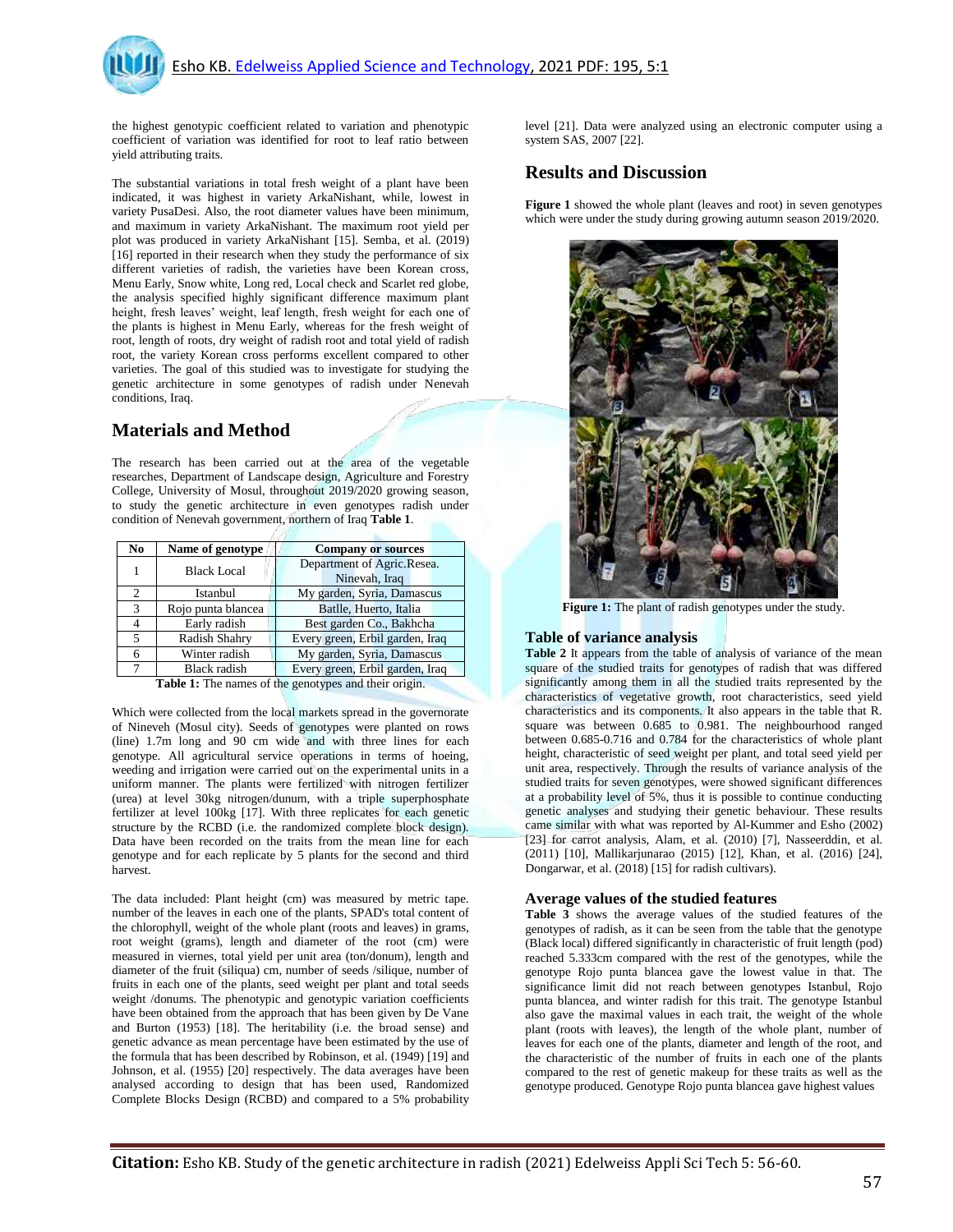| S. of V. / Traits            | <b>Block</b>   | Genotypes       | Error    | <b>Total</b> | R. squares         | Coeff. Var. | <b>MSE</b> | <b>F</b> Value | Pr > f   |
|------------------------------|----------------|-----------------|----------|--------------|--------------------|-------------|------------|----------------|----------|
| Degree of freedom            | $\overline{c}$ | 6               | 12       | 20           |                    |             |            |                |          |
| <b>Vegetative parameters</b> |                |                 |          |              | <b>Mean Square</b> |             |            |                |          |
| plant weight (gm)            | 127.476        | $1610.19^*$     | 155.476  | 1893.142     | 0.842              | 7.426       | 12.469     | 10.36          | 0.0004   |
| plant length (cm)            | 7.251          | $172.015***$    | 40.135   | 219.401      | 0.685              | 8.883       | 6.335      | 4.29           | 0.0154   |
| Number of leaves /plant      | 0.619          | 10.873          | 1.063    | 12.555       | 0.839              | 9.844       | 1.031      | 10.22          | 0.0004   |
| <b>Root parameters</b>       |                |                 |          |              | <b>Mean Square</b> |             |            |                |          |
| Root length (cm)             | 0.346          | 22.271          | 1.035    | 23.652       | 0.915              | 9.174       | 1.017      | 21.52          | < 0.0001 |
| Root diameter (cm)           | 0.096          | $3.660^{\circ}$ | 0.214    | 3.97         | 0.896              | 8.117       | 0.463      | 17.1           | < 0.0001 |
| Root weight (gm)             | 13.166         | 168.392         | 7.797    | 189.355      | 0.917              | 5.353       | 2.792      | 21.6           | < 0.0001 |
| Chlorophyll (SPAD)           | 3.366          | 4493.848**      | 44.16    | 4541.374     | 0.981              | 2.72        | 6.645      | 101.76         | < 0.0001 |
| Total yield (ton/donum       | 0.258          | $3.351***$      | 0.258    | 3.867        | 0.87               | 5.52        | 0.508      | 13.01          | 0.0001   |
| <b>Seed parameters</b>       |                |                 |          |              | <b>Mean Square</b> |             |            |                |          |
| Fruit length (siliqua) cm    | 0.074          | $1.716$ *       | 0.025    | 1.815        | 0.972              | 3.497       | 0.159      | 67.58          | < 0.0001 |
| Siliqua diameter (cm)        | 0.0005         | 0.0732          | 0.003    | 0.077        | 0.931              | 5.897       | 0.052      | 27.12          | < 0.0001 |
| Number of seed /fruit        | 0.263          | $8.239***$      | 0.231    | 8.733        | 0.948              | 5.559       | 0.48       | 35.74          | < 0.0001 |
| Fruit (siliqua) weight (gm)  | 0.009          | $0.081***$      | 0.004    | 0.094        | 0.912              | 7.506       | 0.064      | 20             | < 0.0001 |
| Number of fruits /plant      | 173.44         | $1736.051$ **   | 896.347  | 2805.838     | 0.907              | 6.883       | 29.939     | 19.45          | < 0.0001 |
| Seeds weight /plant (gm)     | 3.523          | 4.472           | 1.121    | 9.116        | 0.716              | 6.037       | 1.059      | 3.99           | 0.0199   |
| Total seeds yield(kg/donum)) | 2344.33        | 17462.937**     | 2510.056 | 22317.32     | 0.784              | 9.354       | 50.1       | 6.96           | 0.0023   |

Table 2: Analyses of the variance for yield parameters in radish genotypes. Note: ","" significant at 5 or 1% levels.

|                                    | <b>Genotypes</b>      |                 |                       |                        |                  |                    |                        |  |  |  |
|------------------------------------|-----------------------|-----------------|-----------------------|------------------------|------------------|--------------------|------------------------|--|--|--|
| <b>Traits</b>                      | <b>Black</b><br>local | <b>Istanbul</b> | Rojo punta<br>blancea | Early<br><b>Radish</b> | Radish<br>shahry | Winter<br>radish   | <b>Black</b><br>radish |  |  |  |
| Plant weight (root and leaves (gm) | 146.00 dc             | 199.67 a        | 183.33ab              | 188.00ab               | $150 \text{.dc}$ | 167.67bc           | 139.00d                |  |  |  |
| plant length (cm)                  | 74.133ab              | 83.300a         | 71.767ab              | 73.700ab               | 72.300ab         | 64.533             | 59.500c                |  |  |  |
| Number of leaves /plant            | 9.667bc               | 13.33a          | 8.667c                | 10.667b                | 12.667a          | 10.00bc            | 8.333c                 |  |  |  |
| Root length (cm)                   | 9.133c                | 15.933a         | 12.200b               | 9.300c                 | 12.867b          | 10.033c            | 8.167c                 |  |  |  |
| Root diameter (cm)                 | 5.400bc               | 6.667a          | 3.833d                | 5.967ab                | 4.733c           | 6.667a             | 6.633a                 |  |  |  |
| Root weight (gm)                   | 50.300b               | 43.833c         | 42.267c               | 50.967b                | 59.267a          | 61.833a            | 56.700a                |  |  |  |
| Chlorophyll (SPAD)                 | 269.733b              | 215.300d        | 187.933e              | 240.067c               | 223.233d         | 276.733            | 297.300a               |  |  |  |
| Total yield (ton/donum             | 9.933ab               | 9.300bc         | 7.233d                | 9.00 <sub>b</sub>      | 8.700c           | $9.667a-c$         | 10.533a                |  |  |  |
| Fruit length (siliqua) cm          | 5.333a                | 3.800c          | 3.733c                | 4.867b                 | 5.433a           | 3.800c             | 4.933b                 |  |  |  |
| Siliqua diameter (cm)              | 0.733d                | 0.700d          | 1.167a                | 0.833c                 | 0.900cb          | 0.967 <sub>b</sub> | 0.867c                 |  |  |  |
| Number of seed /fruit              | 7.567b                | 6.133c          | 10.033a               | 10.367a                | 8.267b           | 10.4               | 7.700b                 |  |  |  |
| Fruit (siliqua) weight (gm)        | 0.767c                | 0.567d          | 0.967ab               | 0.867bc                | 1.067a           | 0.767c             | 0.933 <sub>b</sub>     |  |  |  |
| Number of fruits /plant            | 487.63b               | 560.53a         | 467.90cb              | 385.20d                | 330.90e          | 418.53cd           | 394.10d                |  |  |  |
| Seeds weight /plant (gm)           | 17.033bc              | 19.467a         | 18.633ab              | 16.700bc               | 16.333c          | 16.433c            | 18.167a-c              |  |  |  |
| Total seeds yield(kg/donum)        | 440.00c               | 593.33a         | 603.33a               | 480.00bc               | 456.33c          | 549.67ab           | 626.67a                |  |  |  |

**Table 3:** The mean value of traits in radish genotypes during growing season 2019/2020.

in both the characteristic of the diameter of the fruit (siliqua) and the number of seeds per siliqua, and it has been considerably superior to the rest of genotypes limiting the study as the genotype was significantly superior to the characteristic of the number of seeds per fruit compared to the rest of the genotypes, but it did not differ significantly with Genotype Rojo punta blancea. Also appears from the same table that the genotype Radish shahry was significantly superior in the characteristics of the number of leaves in each one of the plants and the length of siliqua (fruit) and weight of the fruit, reaching (12,667), (5,433) (cm) and ( 1,067) (gm) respectively.

Also, genotype winter radish was significantly superior in root diameter trait, but it did not reach the significant limit between Istanbul and Black radish genotypes, for this trait. As for the total yield of the roots, the genotype Black radish was significantly superior to the rest of the genotypes in this characteristic, reaching 10.533 tons per dunum. It produced the highest yield for each of the seeds per unit area, but it did not reach the limit of significance with genotypes Istanbul, Rojo punta blancea and winter radish, as it reached 626.67, 593.33, 603.33 and 549.67kg/dunum, respectively. The results of the analysis of these traits indicate the possibility of continuing to study the genetic structure of these genotypes in order to be included in the improvement programs for them, and the reason for these discrepancies in the characteristics of the genotypes is due to the variations in the genetic characteristics of them and the variations in the characteristics of the vegetative growth, the root characteristics and the components of the outcome to the genetic factors of each Genetic improved. The same results recorded as Mather and Jinks (1982) [25], Norbut (1985) [26], Daoud, et al. (2000), Panwar, et al. (2003) [27], Esho (2004) [8], Yamane, et al. (2009) [5], Dongarwar, et al. (2010) [15] and Semba (2019) [16].

#### **Study the genetic parameters**

**Table 4** shows the genetic parameters of fifteen of the studied traits for seven radish genotypes, represented by each of the variation of phenotypic, genetic and environmental variation, the coefficient of genetic and phenotypic variation, the percentage of inheritance in a broad sense, the expected genetic improvement, and the rate of genetic improvement as a percentage of the genetic improvement. As it appears from the table that the phenotypic coefficient was high for the characteristics of whole plant gram weight, total chlorophyll content SPAD, number of fruits (siliqua) per plant, root weight, and total seed yield per unit area. Whereas, the minimum phenotypic variation was for the characteristics of the length of the siliqua (fruit), the diameter of the fruit and the weight of the fruit. As for the genetic variance, it took the same trend. The table also shows that the phenotypic variation coefficient has been high for characteristics of the number of leaves per plant, the number of seeds in each fruit (siliqua), the length of the root, the weight of the fruit, the number of fruits per plant in addition to the root diameter.

These traits have high genetic variation, so they can be used in selection programs to improve the yield under different environmental conditions, Table 4 also shows that the genetic variance coefficient was high for the characteristics of root length, number of leaves in each one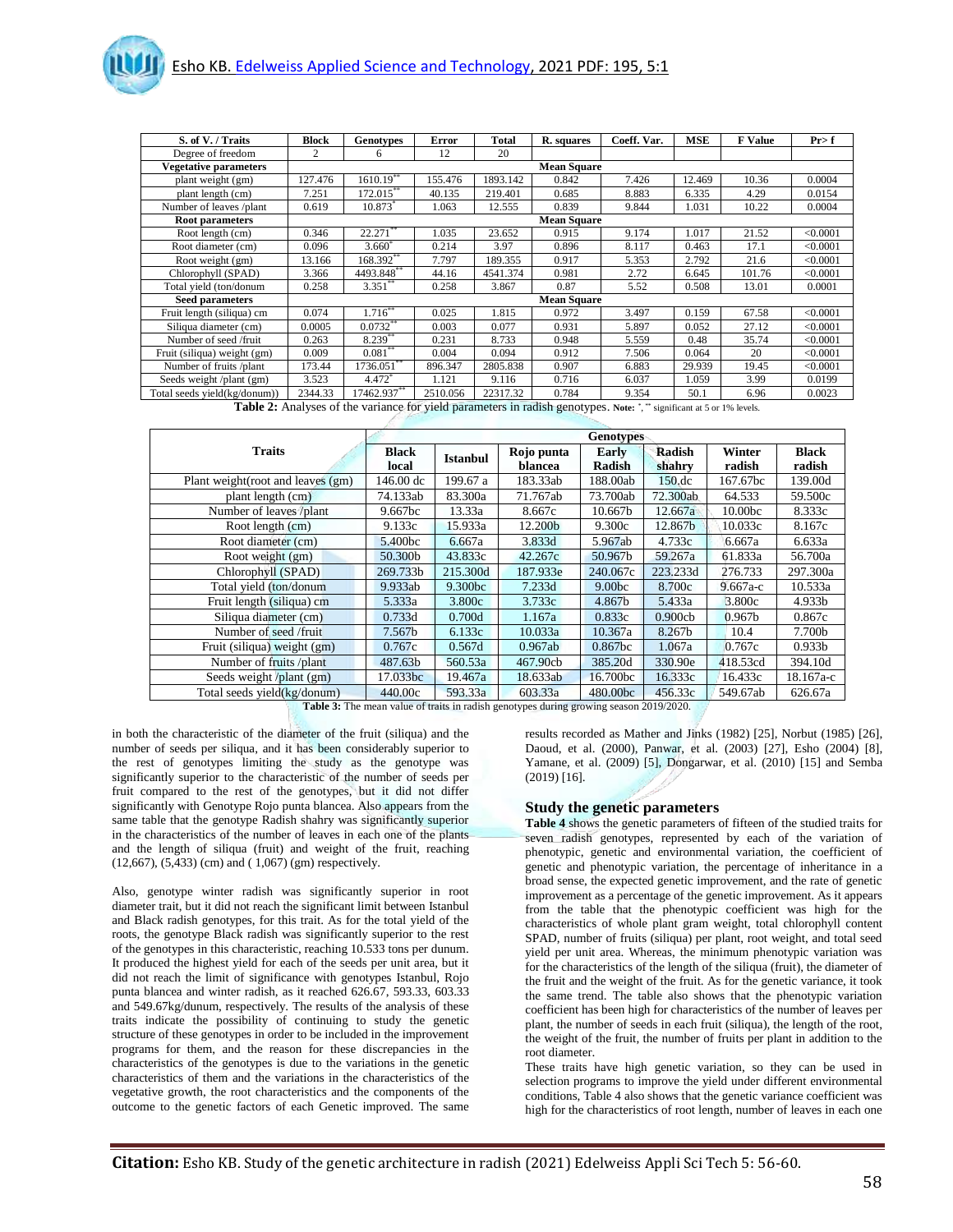

of the plants, root diameter, number of seeds per fruit, fruit weight, in addition to the number of fruits (Siliqua) in each one of the plants. Those results came with all that was mentioned by Rabbani, et al. (1998) [28] in radish, Al-kummar and Esho (2002) [23] for carrot plant; Ullah, et al. (2010) [9]. Sivathanu, et al. (2014) [29],

Mallikarjunarao, et al. (2015) [12] and Roopa, et al. (2018) [14]. When studying the performance of the heritability ratio in a broad sense, the results showed that the heritability ratio for the studied traits ranged from 49.904 for the seed weight characteristic for each plant to 97.109 for the chlorophyll content trait, while for the rest of the traits a high inheritance rate has been recorded for features of the number of seeds per fruit 92.05% and the root weight 87.287 The length of the root is 87.243%, the root diameter is 84.292%, the length of the fruit (mustard) is 95.688%, and the rate of genetic improvement as a percentage of the genetic improvement, the results showed that it was high for root length traits 46.159%, for number of the seeds in the fruit 37.384%, and for the weight of fruit 36.162% The root diameter was 35.562% and the lowest percentage for the whole plant height was 13.8465.

This result was consistent with Mapari, et al. (2010) [6] for fresh weight of leaves and root diameter, Ullah, et al. (2010) [9] for the trait of root length and weight, Naseeruddin, et al, (2011) [10] for number of the leaves/plant, root yield, total plant weight, Sivathanu, et al.

(2014) [29] for the trait of root length and number of leaves in each one

of the plants and with Mallikarjunarao, et al. (2015) [12] for the root weight trait and Jamatia, et al. (2015) [11] for the trait. Root quotient, Hoque et al., 2015, for the number of fruits in each one of the plants and number of seeds per fruit, and with Roopa, et al. (2018) [14] for most of the characteristics of vegetative growth and root traits studied.

### **Conclusion**

After study, this result showed highly significant variation among all the fifteen traits, vegetative growth , root and seeds parameters, with high The maximum phenotypic, genotypic coefficient of variation, heritability was more than 60% for all traits , were observed for the characteristics of whole plant weight, total chlorophyll content SPAD, number of fruits (siliqua) per plant, root weight, and total seed yield per unit area, with high GA as percentage of the average for the majority of the features.

#### **Acknowledgments**

The author would like to express his thanks to the Agriculture and Forestry College/University of Mosul for making their facilities available, which has resulted in great improvements with regard to the quality of the presented study.

| $(201 + 712)$ for the trait of foot length and humber of leaves in each one |                    |               |                           |             |             |            |            |        |        |        |
|-----------------------------------------------------------------------------|--------------------|---------------|---------------------------|-------------|-------------|------------|------------|--------|--------|--------|
| <b>Traits</b>                                                               | Range              | <b>Medium</b> | <b>Genetic parameters</b> |             |             |            |            |        |        |        |
|                                                                             |                    |               | $\sigma$ 2p               | $\sigma$ 2g | $\sigma$ 2e | <b>PCV</b> | <b>GCV</b> | H2b.s  | GA     | $GA\%$ |
| Plant weight (root and leaves (gm)                                          | $139.00 - 188.000$ | 167.91        | 640.38                    | 484.9       | 155.5       | 16.78      | 13.115     | 75.721 | 3947.3 | 23.51  |
| plant length (cm)                                                           | 59.500 - 83.300    | 71.319        | 84.095                    | 43.96       | 40.14       | 13.66      | 9.297      | 52.275 | 987.51 | 13.85  |
| Number of leaves /plant                                                     | 8.333 - 13.333     | 10.476        | 4.333                     | 3.27        | 1.063       | 31.74      | 17.261     | 75.458 | 323.68 | 30.89  |
| Root length (cm)                                                            | 8.167 -15.933      | 11.09         | 8.114                     | 7.079       | 1.035       | 25.93      | 23.99      | 87.243 | 511.92 | 46.16  |
| Root diameter (cm)                                                          | 3.833 -6.667       | 5.7           | 1.363                     | 1.149       | 0.214       | 22.92      | 18.803     | 84.292 | 202.7  | 35.56  |
| Root weight (gm)                                                            | 42.267 - 61.833    | 52.167        | 61.329                    | 53.53       | 7.797       | 17.06      | 14.025     | 87.287 | 1408.1 | 26.99  |
| Chlorophyll (SPAD)                                                          | 187.933 -297.300   | 244.33        | 1527.4                    | 1483        | 44.16       | 19.55      | 15.763     | 97.109 | 7818.1 | 32     |
| Total yield (ton/donum                                                      | 7.233 - 10.533     | 9.195         | 1.289                     | 1.031       | 0.258       | 17.83      | 11.042     | 80.007 | 187.09 | 20.35  |
| Fruit length (siliqua) cm                                                   | $3.733 - 5.433$    | 4.557         | 0.589                     | 0.564       | 0.025       | 21.43      | 16.475     | 95.688 | 151.29 | 33.2   |
| Siliqua diameter (cm)                                                       | $0.700 - 1.167$    | 0.881         | 0.026                     | 0.023       | 0.003       | 22.01      | 17.398     | 89.697 | 29.903 | 33.94  |
| Number of seed /fruit                                                       | $6.133 - 10.400$   | 8.638         | 2.9                       | 2.67        | 0.231       | 28.04      | 18.915     | 92.05  | 322.93 | 37.38  |
| Fruit (siliqua) weight (gm)                                                 | $0.567 - 1.067$    | 0.848         | 0.03                      | 0.026       | 0.004       | 25.71      | 18.889     | 86.364 | 30.651 | 36.16  |
| Number of fruits/plant                                                      | 330.90 - 560.53    | 434.97        | 6409.6                    | 5513        | 896.3       | 23         | 17.07      | 86.016 | 14186  | 32.61  |
| Seeds weight /plant (gm)                                                    | 16.333 - 19.467    | 17.538        | 2.238                     | 1.117       | 1.121       | 9.32       | 6.026      | 49.904 | 153.79 | 8.769  |
| Total seeds yield(kg/donum)                                                 | 440.00 -626.67     | 535.62        | 7494.3                    | 4984        | 2510        | 19.05      | 13.181     | 66.507 | 11861  | 22.14  |

**Table 4:** The genetic parameters in radish genotypes during growing season 2019/2020.

#### **References**

- 1. Thamburaj S and Singh N. Vegetables, tuber crops and spices (2005) Indian council of Agri Res, India 40.
- 2. Rubatzky VE and Yamaguchi M. World Vegetables: Principles, Production, and Nutritive Values (1997) 2<sup>nd</sup> (Ed) Chapman and Hall, USA 843
- 3. George RAT and Evans DR. A classification of winter radish cultivars (1981) Euphytica, 30: 483-492. <https://doi.org/10.1007/bf00034013>
- 4. Kaneko Y and Matsuzawa Y. Genetic Improvement of Vegetable Crops Radish (*Raphanus sativus L*) (1993) 487-510. <https://doi.org/10.1016/b978-0-08-040826-2.50039-4>
- 5. Yamane K, Lu N and Ohnishi O. Multiple origins and high genetic diversity of cultivated radish inferred from polymorphism in chloroplast simple sequence repeats (2009) Breed Sci 59: 55-65. <https://doi.org/10.1270/jsbbs.59.55>
- 6. Mapari AV, Dod VN, Peshattiwar PD and Thorat A. Gentic variability in radish (2010) Hind Agri Res Training Institute 4: 255-258.
- 7. Alam MK, Farooque AM, Nuruzzaman M and Uddin JAFM. Effect of sowing time on growth and yield of three (*Raphanus sativus L*) varieties (2010) Bangladesh Res Publications J 3: 998- 1006.
- 8. Esho KB. Performance and correlation of vegetative growth, yield and its componenets in five cultivars of radish (2004) Damascus University J for the Agri sci 20: 63-72.
- 9. Ullah MZ, Hasan MJ, Rahman AHMA and Saki AI Genetic Variability, Character Association and Path Coefficient Analysis in Radish (*Raphanus sativus L*.) (2010) The Agriculturists 8: 22-27. <https://doi.org/10.3329/agric.v8i2.7573>
- 10. Naseeruddin KH, Pant SC, Tomar YK and Rana DK. Genetic variability and selection parameters for different genotypes of radish (*Raphanus sativus L.*) under valley condition of Uttarakhand (2011) Progressive Horticulture 43: 256-258.
- 11. Jamatia D, Kaushik RA, Ameta KD and Dubey RB. Variability, character association and path coefficient analysis in rate tail radish (2015) Indian J Horticulture 72: 54-60. <https://doi.org/10.5958/0974-0112.2015.00010.9>